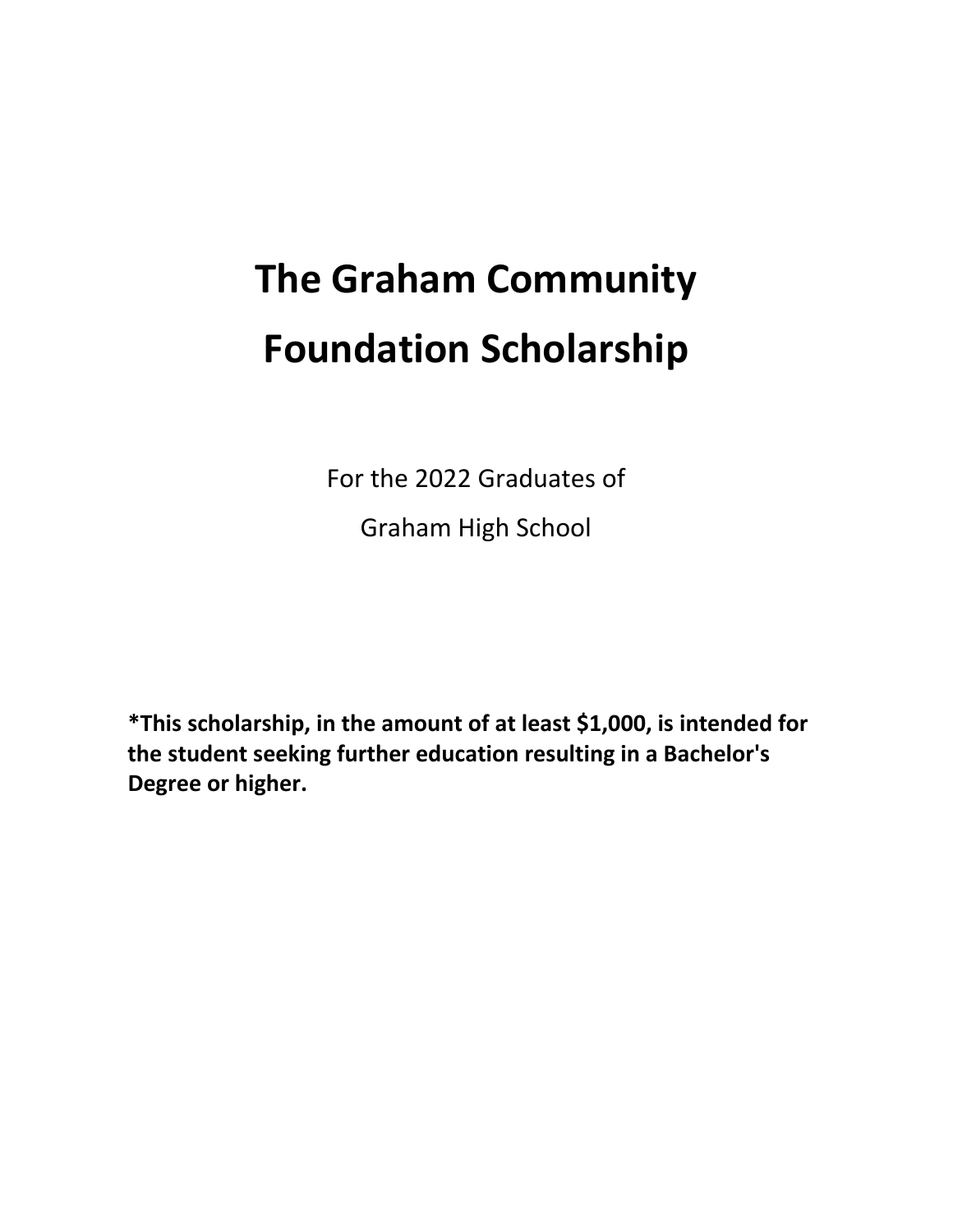#### **The Graham Community Foundation**

The Alumni Associations of the six school districts that formed the Graham School District have come together to establish the "Graham Community Foundation" in order to leave a legacy for the future. The original six schools were Concord, Christiansburg-Jackson, Rosewood, St. Paris, Terre Haute, and Westville.

#### **The Purposes of the Graham Community Foundation**

- To establish a scholarship and grant fund for the graduates of Graham High School to assist them in furthering their education.
- To promote the principles of the founders of the Graham School District.
- To keep alive the memory and heritage of the six original schools.
- To create a testimonial to the efforts of the people who formed the Graham School District.

## **General Information**

To receive the scholarship, a student must:

- Be a 2022 graduate of Graham High School.
- Be enrolled full time at a post high school, accredited institution of higher learning.
- Be seeking a Bachelor's Degree or higher.

## **Application Deadline**

The completed application including letters of recommendation and all pertinent papers must be returned to the Graham High School Guidance Office by **March 22, 2022.** The student is responsible for seeing that the application is complete and turned in on time.

\*This is a one-time scholarship to be used in the upcoming academic year of 2022-2023. The Troy Foundation will handle all monetary transactions with the student's institution of higher learning.

If the selection committee deems it necessary, the student may be called for a personal interview.

**You may apply for either the Graham Community Foundation Scholarship or the Graham Community Foundation Grant. Please do not complete applications for both the scholarship and grant.**